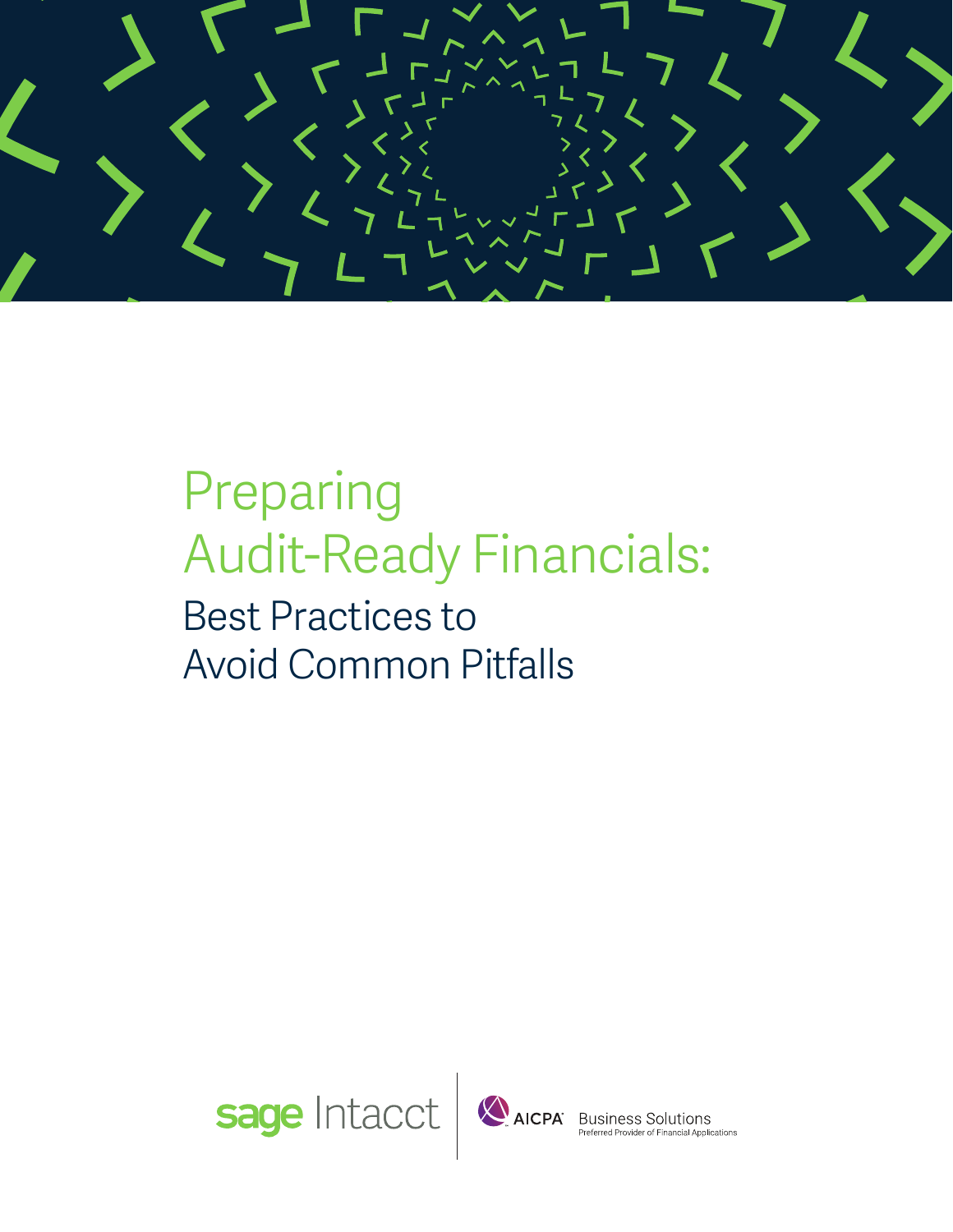### **Table of Contents**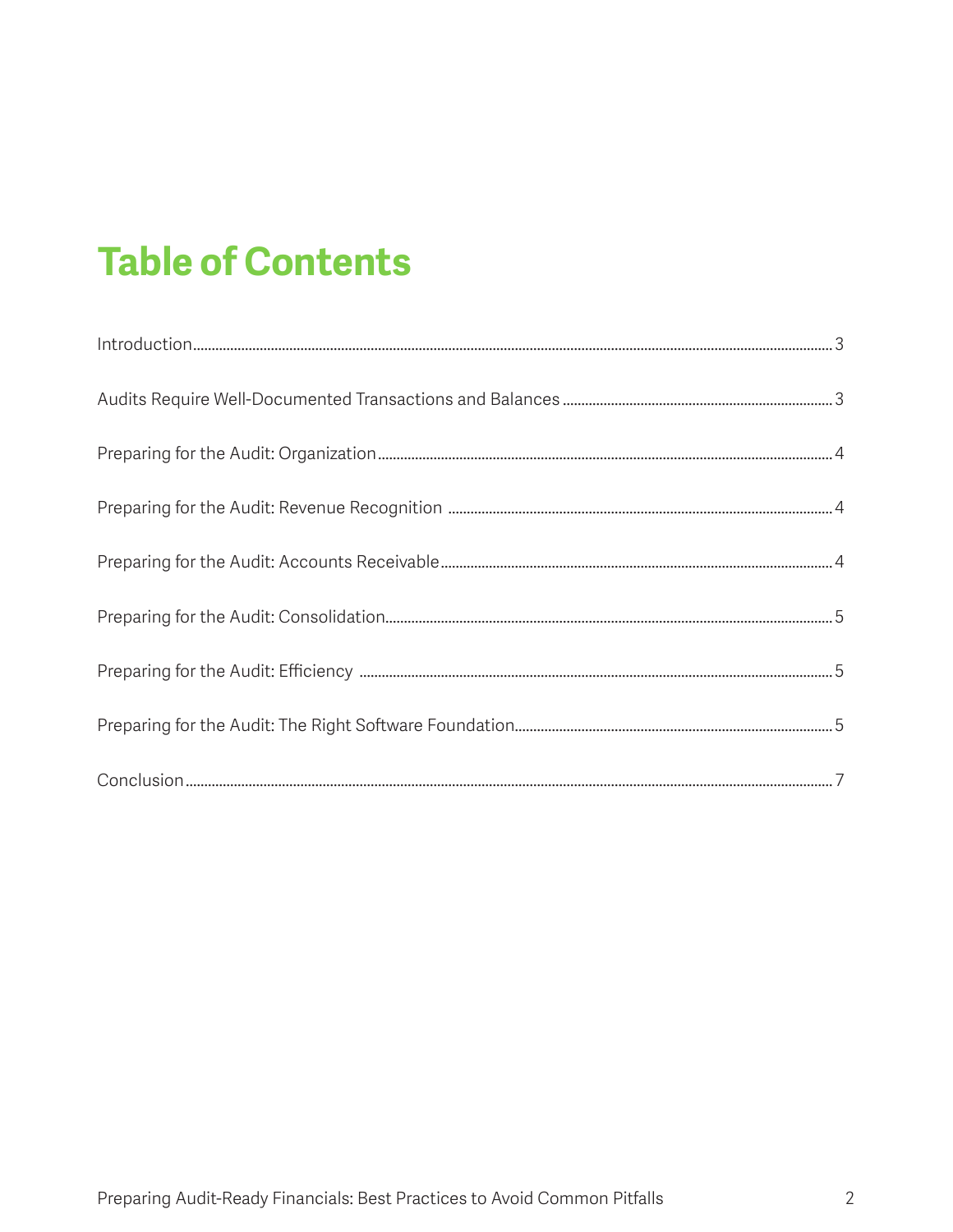#### <span id="page-2-0"></span>**Introduction**

For financial professionals, independent external audits of GAAP financial statements are an inescapable reality. For public companies, it's a statutory requirement under SEC regulations and for many fast-growing private companies, it's a necessity to meet the demands of lenders, VCs, and other stakeholders. There is even a possibility that the IRS could require a financial statement audit as part of a broader tax audit.

Ultimately, every audit boils down to the risk of a material misstatement in the numbers. The responsibility falls to you and your finance team to ensure that your financials present the lowest possible risk of such errors, thereby earning a "clean" (unqualified) opinion from your independent auditor.

To achieve a smoother process in preparing audit-ready financials, you need well-documented transactions, balances that are calculated accurately, and financial statements and backup documentation that can be produced in a timely manner.

#### **Audits Require Well-Documented Transactions and Balances**

Although there are various types of risk that an audit will assess, the primary focus is on the subjective judgments, estimates, and processes you use to prepare the financial statements. The auditor tests various areas of risk in your controls, accounting measures, and reporting processes to determine the level of GAAP conformity. Effective internal controls reduce the risk of a material misstatement. While the auditor must develop an understanding of your company's control environment, a financial statement audit does not focus on controls to the same extent as a SOX audit requires.<sup>1</sup>

Based on the results of the controls testing, the auditor gathers evidence to substantiate and demonstrate the effectiveness of your accounting and reporting processes. This generally involves checking calculations; examining records and source documents to support balances and transactions; confirming certain balances and transactions with third parties; and physically observing assets. That's why audit-ready financials invariably depend on well-documented, organized transactions and balances.

1 A SOX audit is performed as part of Section 404 of the Sarbanes-Oxley legislation in the United States that requires publicly traded companies to undergo a strict audit on financial information as well as internal controls. A SOX audit helps determine how well the company establishes and maintains adequate management controls over business and financial information.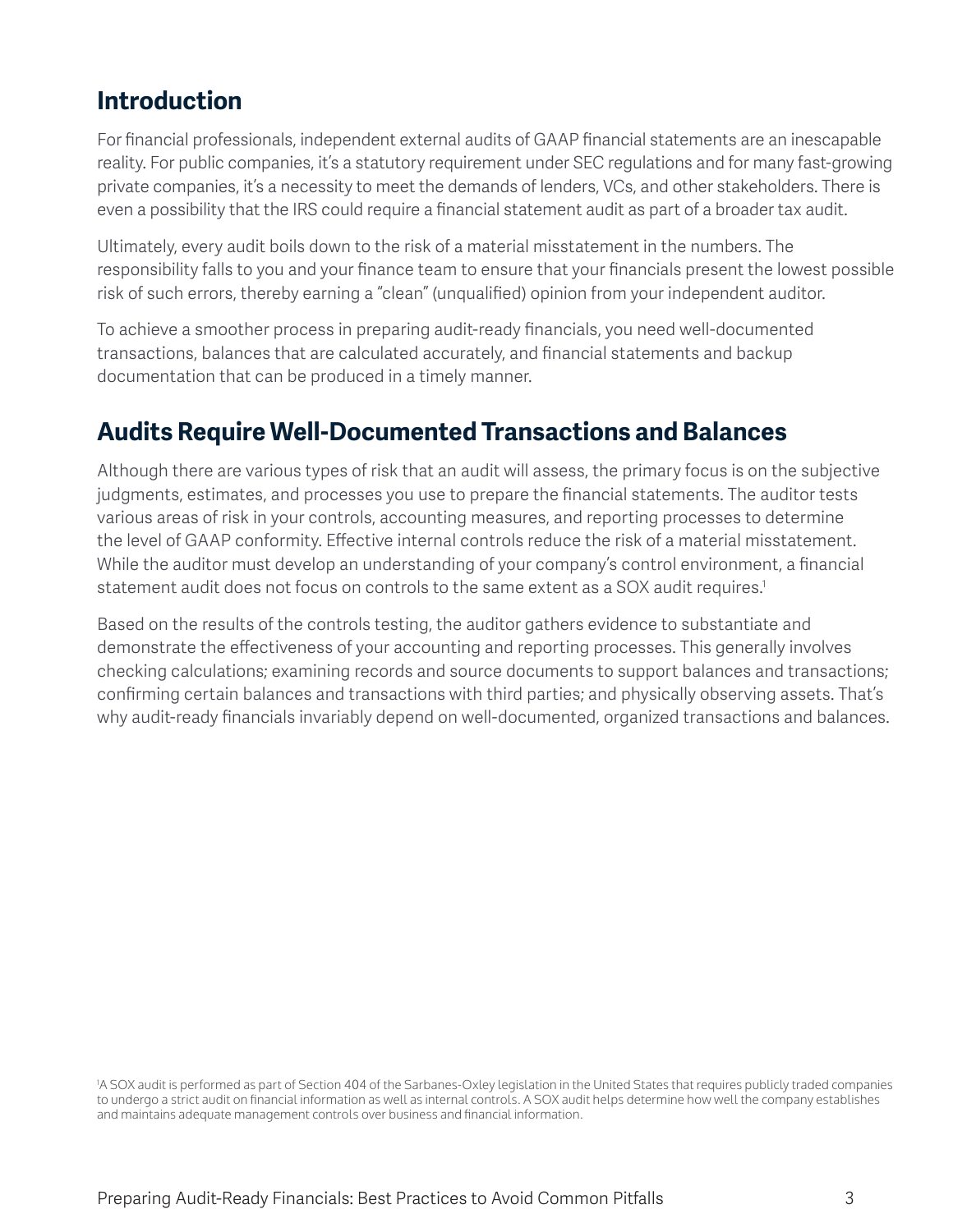### <span id="page-3-0"></span>**Preparing for the Audit: Organization**

The path to audit success begins by logically organizing your transactions so that they can be traced from the financial statements to the general ledger to the sub-ledger to the supporting documents, and back again. By taking a holistic view of financial-statement preparation and establishing a complete audit trail from transaction to report and reconciliation, you ensure the auditor can easily and effectively test your organization's accounting processes.

Of course, creating audit-ready financials is easier in theory than in practice. Every financial audit begins with the lofty goal of focusing on areas that involve accounting complexity and judgment – the riskier areas of the financial statements. However, the audit process often quickly bogs down in the reconciling and tracing of numbers through the accounting system because the accounting is not well-organized and documented. When the financials are not audit-ready, the auditor spends far too many hours understanding relatively mundane accounting issues and verifying data flows.

Typically, financial statement audits get derailed by accounting and documentation deficiencies in three major areas: revenue, receivables, and consolidation.

#### **Preparing for the Audit: Revenue Recognition**

GAAP-compliant revenue accounting is consistently a top challenge for finance professionals because the loosely defined regulations and evolving interpretations create a high level of complexity. In many instances, the timing of revenue recognition receives the greatest level of scrutiny, especially as it relates to multiple-element arrangements where software and services (such as implementation and ongoing technical support) are bundled into a single contract yet accounted for separately. The auditor wants to see that each element in the arrangement is separated, valued, assigned timing and amount for recognition, and reconciled back to source documents.

One of the best ways to be audit-ready for revenue recognition is to rely on an accounting system with a proven track record of automating, managing, and documenting complex revenue accounting. Whether it's for physical products, perpetual licenses, subscriptions, or services, the software should define separate revenue recognition templates and rules for each individual contract and line item, enabling you to easily defer recognition based on the fulfillment status for each item.

#### **Preparing for the Audit: Accounts Receivable**

While companies invest plenty of time and effort to ensure that customers are invoiced accurately and timely, auditors care much more about the realizable value of receivables. This requires an accounting judgment to calculate an allowance for uncollectible accounts. Your accounting software should track transaction details forever and maintain secure access to complete customer histories so that your judgment of collectability is well-founded and defensible.

What's more, in many instances, customers pay multiple invoices simultaneously, and if that payment covers multiple accounting periods, you must properly allocate the payment to the right invoices and periods. That means matching all cash receipts to specific invoices in a straightforward, documented, traceable way. To be audit-ready, use accounting software that automatically applies cash receipts to outstanding invoices, starting with the oldest invoice and taking into account any payment penalties and partial balances.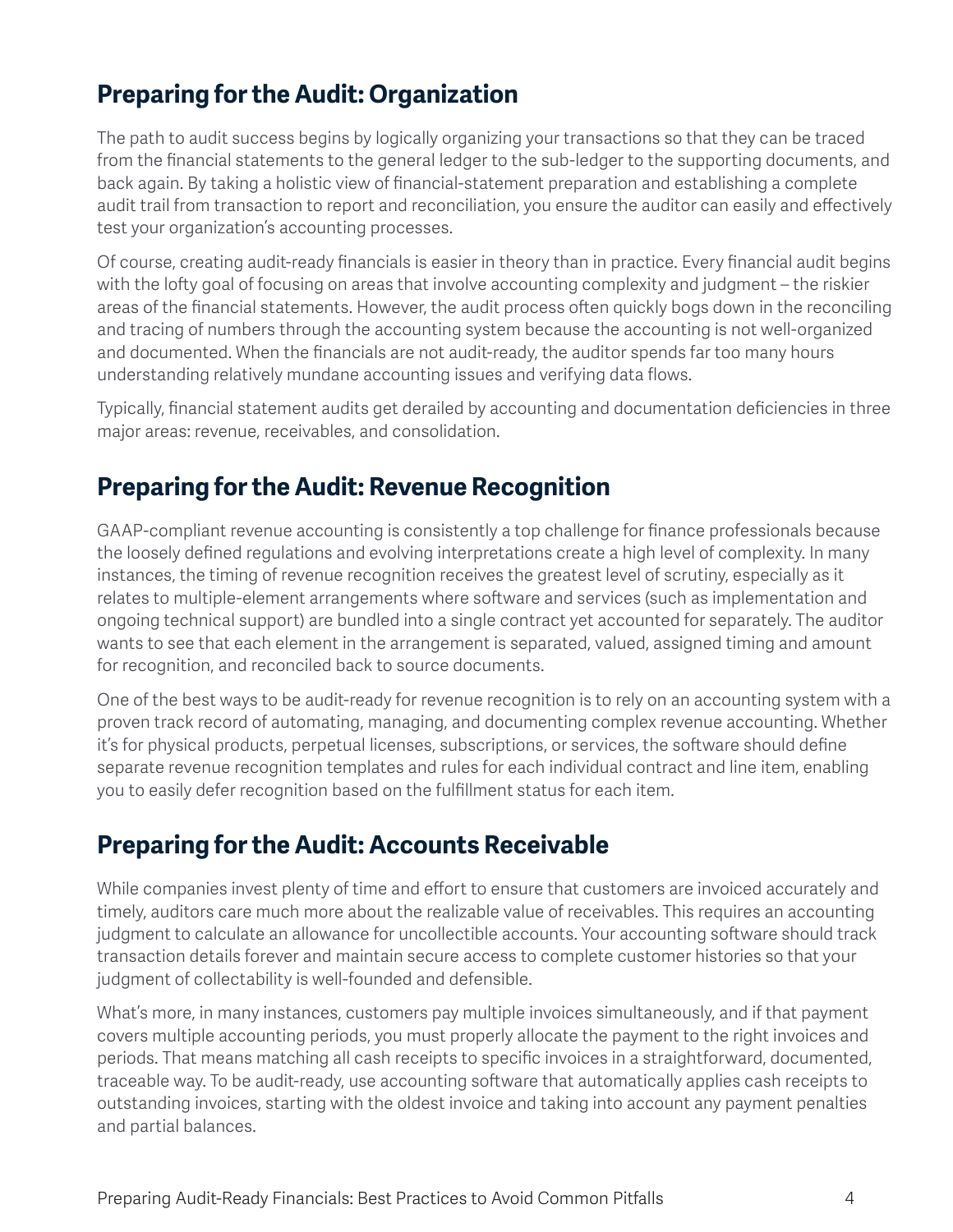### <span id="page-4-0"></span>**Preparing for the Audit: Consolidation**

Organizations that report a single consolidated set of financial statements for multiple entities are at a greater risk of a misstatement because of the complexity involved in identifying and properly accounting for all of the intercompany transactions and eliminations. Most finance departments manage consolidations using a massive, complex spreadsheet workbook. Yet, any experienced auditor will tell you: these spreadsheets contain formula errors, lack some GL accounts, or are impossible for the auditor to untangle and follow.

The best way to get audit-ready is to automate financial consolidations with completeness and accuracy. The software should automatically calculate currency conversions and translations and manage allocations for minority interests and complex ownership structures. In addition, the software should ideally provide a full set of consolidating and eliminating journal entries and let you (and your auditor) see the transaction details behind each entry. Automation reduces the chances of human error when dealing with this high volume of data and calculations, which reduces your overall risk of a material misstatement.

#### **Preparing for the Audit: Efficiency**

Once your accounting process is well-documented and auditable, you need to present your financials, reconciliations, and supporting documents in a timely manner. A fast accounting period close and well-organized system takes up less of the finance department's time and lets you be more responsive to auditor requests for information—saving your auditor time as well. They might even reduce your audit fees if the automation can sufficiently reduce the time spent on fieldwork and testing.

Another way to speed your close and accelerate audit prep is through the use of sub-ledgers. By keeping a separate sub-ledger for receivables, for example, you can close the sub-ledger before you completely close the general ledger. This enables the auditor to start testing accounts receivable while you complete your financial close process. The best accounting systems support multiple sub-ledgers for each company or entity in your organization, not just a single set of subledgers for all entities to use at once.

#### **Preparing for the Audit: The Right Software Foundation**

In addition to streamlining and automating your daily accounting and period-ending financial closes, the right software platform also makes life easier for your auditor. Automation removes the risk of manual spreadsheet errors, makes your calculations faster and more reliable, and reduces the time the auditor spends rechecking your accounting calculations.

A successful audit depends upon your auditor's ability to easily trace all transactions from the original transaction and supporting documentation through the business processes and up through the financial statements. An accounting system that is purpose-built to manage and demonstrate the accounting path sets the stage for you and your auditor to have a positive audit experience.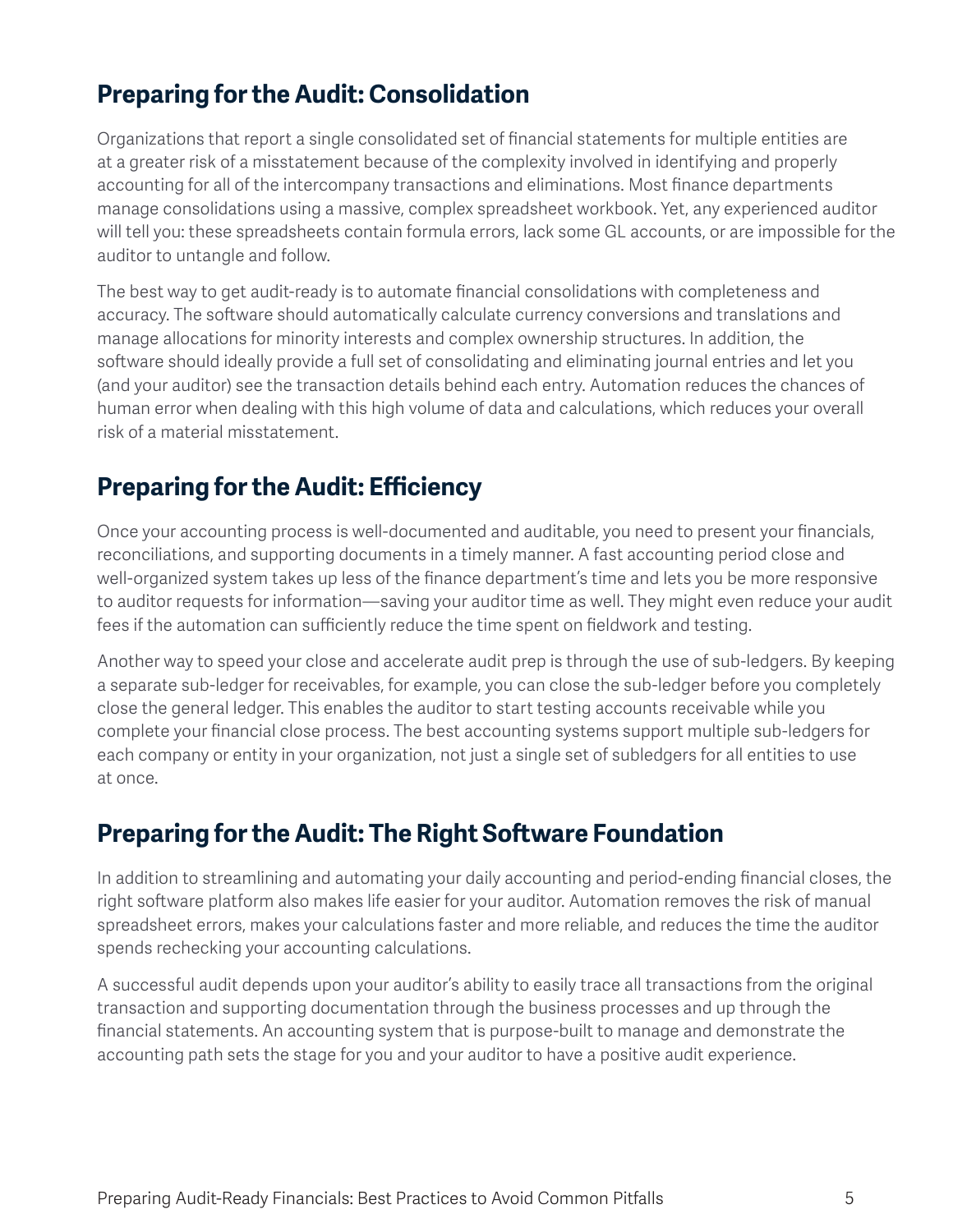You can also make life easier for your auditor by providing access to read and investigate all data within your accounting system, while preventing the auditor from editing or creating any data. Cloud-based accounting systems are ideal for meeting this need. With a cloud accounting system, your auditor can have complete read-only access to your accounting system and log in any time, from any location. But you can also control when the auditor can access your system (such as during quarterly and year-end review periods).

Cloud accounting systems allow you and your auditor to click on any figure in the financial statement and drill all the way down to the general and sub-ledgers, reports, reconciliations, and original transactions—exactly what the auditor needs to test and investigate key accounting processes. The best cloud accounting systems let the auditor go one step further and run built in reports and reconciliations on-demand to confirm your accounting process. That provides a level of confidence that all transactions are complete and accurate. In addition, leading systems let you attach supporting documents to each transaction, so the auditor can click to view source documents that support your accounting treatment. This self-service model for reports and documentation speeds up the audit, allowing the auditor to investigate all reconciliations and transactions without having to come to you for every single document request.

Cloud auditing can make for an efficient, paperless audit that saves both you and your auditor time, and provides full transparency because the auditor can see everything that is in your accounting system.

#### **Additional Ways to Get Audit-Ready**

- **• Make it easy to test the accuracy of numbers that come into your GL from another system**—when it comes to payroll expenses, stock option accounting, or other data from external applications, be sure that the audit trail is welldocumented and that the calculations that determine the journal entries are accurate.
- **• Have your documents ready**—be sure to have key foundational documents ready: articles of incorporation, long-term lease agreements, and other legal agreements.
- **• Document your approvals**—your auditor must ensure that a system is in place for approvals for purchase orders, employee expenses, sales contracts, and more. Be ready to demonstrate that certain transactions cannot be completed without proper approvals—every time. That will give your auditor greater faith in the accuracy of your accounting process.
- **• Get ready for SOX**—if your organization is growing and plans to go public, a SOX audit is in your future. The best cloud accounting systems allow you to set powerful controls in a straightforward, centralized configuration area without expensive custom programming—controls such as thresholds for transaction approvals or rules to ensure certain transaction types like revenue or prepaid expenses are always posted to the proper accounts. With all the controls in one defined place, a SOX auditor can easily review, test, and verify those controls.